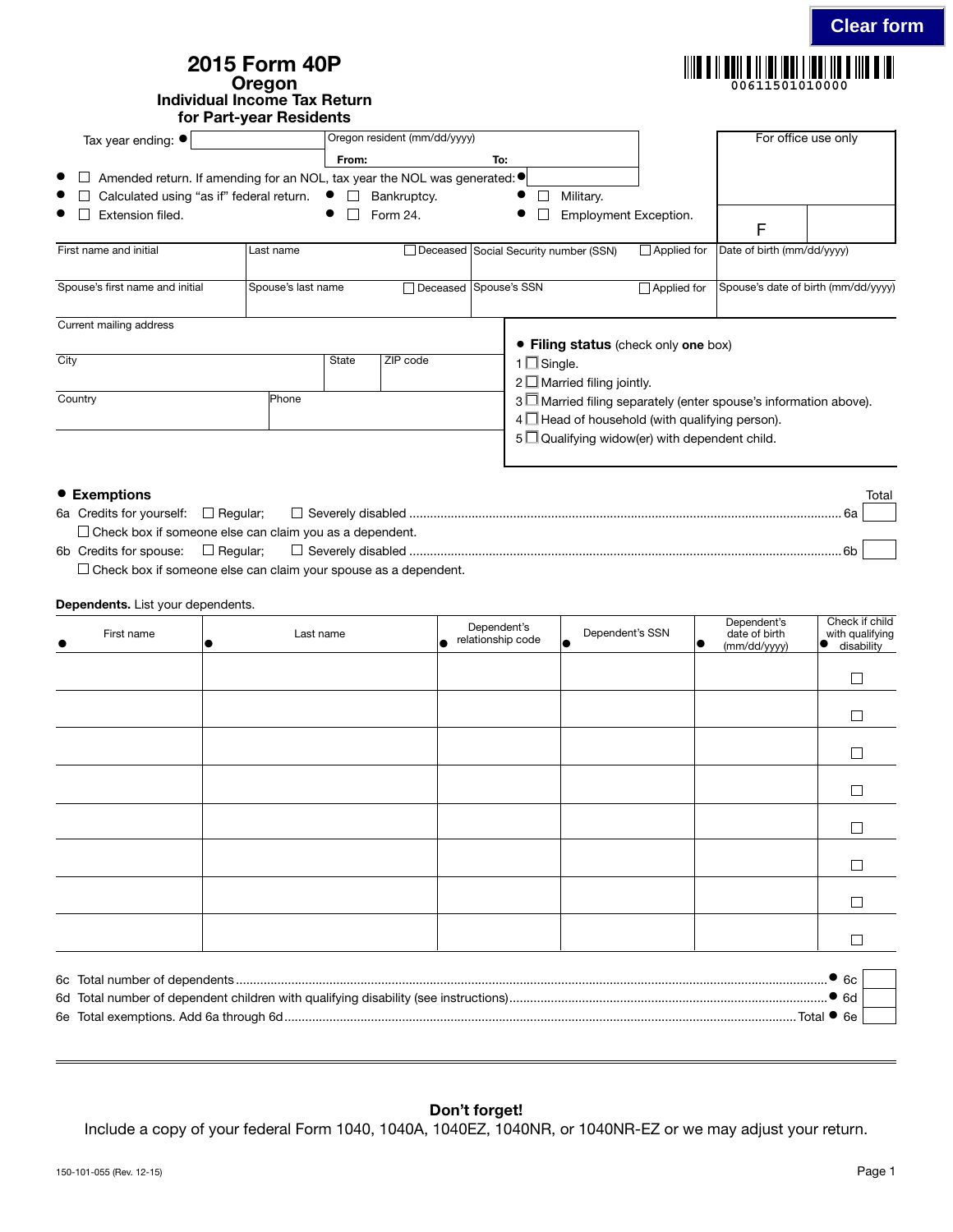2015 Form 40P

Name SSN



|                     |    |                                                                                                                                    | Federal column (F) |      | Oregon column (S) |
|---------------------|----|------------------------------------------------------------------------------------------------------------------------------------|--------------------|------|-------------------|
| <b>Income</b>       |    | 7 Wages, salaries, and other pay for work. Include all                                                                             |                    |      |                   |
|                     |    |                                                                                                                                    | .00 <sub>1</sub>   | • 7S | .00               |
|                     |    | 8 Taxable interest income from federal Form 1040, line 8a  8F                                                                      | .00 <sub>1</sub>   | • 8S | .00               |
|                     |    | 9 Dividend income from federal Form 1040, line 9a  9F                                                                              | .00 <sub>1</sub>   | • 9S | .00               |
|                     |    | 10 State and local income tax refunds from federal                                                                                 |                    |      |                   |
|                     |    |                                                                                                                                    | .00 <sub>1</sub>   | •10S | .00               |
|                     |    | 11 Alimony received from federal Form 1040, line 11 11F                                                                            | .00 <sub>1</sub>   | •11S | .00               |
|                     |    | 12 Business income or loss from federal Form 1040, line 12  12F                                                                    | .00 <sub>1</sub>   | •12S | .00               |
|                     |    | 13 Capital gain or loss from federal Form 1040, line 13  13F                                                                       | .00 <sub>1</sub>   | •13S | .00               |
|                     |    | 14 Other gains or losses from federal Form 1040, line 14  14F                                                                      | .00 <sub>1</sub>   | •14S | .00               |
|                     |    | 15 IRA distributions from federal Form 1040, line 15b 15F                                                                          | .00 <sub>1</sub>   | •15S | .00               |
|                     |    | 16 Pension and annuities from federal Form 1040, line 16b 16F                                                                      | .00 <sub>1</sub>   | •16S | .00               |
|                     |    | 17 Schedule E income from federal Form 1040, line 17  17F                                                                          | .00 <sub>1</sub>   | •17S | .00               |
|                     |    | 18 Farm income or loss from federal Form 1040, line 18  18F                                                                        | .00 <sub>1</sub>   | •18S | .00               |
|                     |    | 19 Unemployment and other income from federal Form 1040,                                                                           |                    |      |                   |
|                     |    |                                                                                                                                    | .00 <sub>1</sub>   | •19S | .00               |
|                     |    |                                                                                                                                    | .00 <sub>1</sub>   | •20S | .00               |
|                     |    |                                                                                                                                    |                    |      |                   |
| <b>Adjustments</b>  |    | 21 IRA or SEP and SIMPLE contributions, federal Form 1040,                                                                         |                    |      |                   |
|                     |    |                                                                                                                                    | .00 <sub>1</sub>   | •21S | .00               |
|                     |    | 22 Education deductions from federal Form 1040,                                                                                    |                    |      |                   |
|                     |    |                                                                                                                                    | .00 <sub>1</sub>   | •22S | .00               |
|                     |    |                                                                                                                                    | .00 <sub>1</sub>   | •23S | .00               |
|                     |    | 24 Deduction for self-employment tax from federal                                                                                  |                    |      |                   |
|                     |    |                                                                                                                                    | .00 <sub>1</sub>   | •24S | .00               |
|                     |    | 25 Self-employed health insurance deduction from federal                                                                           |                    |      |                   |
|                     |    |                                                                                                                                    | .00 <sub>1</sub>   | •25S | .00               |
|                     |    |                                                                                                                                    | .00 <sub>1</sub>   | •26S | .00               |
|                     |    | 27 Total adjustments from Schedule OR-ASC-N/P, section 1  ● 27F                                                                    | .00 <sub>1</sub>   | •27S | .00               |
|                     | 28 |                                                                                                                                    | .00 <sub>1</sub>   | •28S | .00               |
|                     |    | Income after adjustments. Line 20 minus line 28● 29F                                                                               | .00                | •29S | .00               |
|                     |    |                                                                                                                                    |                    |      |                   |
| <b>Additions</b>    |    | 30 Total additions from Schedule OR-ASC-N/P, section 2  ● 30F                                                                      | .00                | •30S | .00               |
|                     |    |                                                                                                                                    | .00                | •31S | .00               |
| <b>Subtractions</b> |    | 32 Social Security and tier 1 Railroad Retirement Board                                                                            |                    |      |                   |
|                     |    |                                                                                                                                    | .00                |      |                   |
|                     | 33 | Other subtractions from Schedule OR-ASC-N/P, section 3. ● 33F                                                                      | .00 <sub>1</sub>   | •33S | .00               |
|                     |    | 34 Income after subtractions. Line 31 minus lines 32 and 33 34F                                                                    | .00                | •34S | .00               |
|                     | 35 | <b>Oregon percentage.</b> Line 34S $\div$ line 34F (not more than 100.0%) $\bullet$ 35                                             | %                  |      |                   |
|                     |    |                                                                                                                                    |                    |      |                   |
| <b>Deductions</b>   |    |                                                                                                                                    |                    | • 36 | .00               |
| and                 | 37 |                                                                                                                                    |                    |      | .00               |
| modifications       | 38 |                                                                                                                                    |                    |      | .00               |
|                     | 39 |                                                                                                                                    |                    | 39   | .00               |
|                     |    |                                                                                                                                    |                    |      | .00               |
|                     |    | 40a You were: $\bullet \Box$ 65 or older; $\bullet \Box$ Blind. Your spouse was: $\bullet \Box$ 65 or older; $\bullet \Box$ Blind. |                    |      |                   |
|                     | 41 |                                                                                                                                    |                    | 41   | .00               |
|                     | 42 | 2015 federal tax liability (\$0-\$6,450; see instructions for the correct amount)                                                  |                    | 42   | .00               |
|                     | 43 |                                                                                                                                    |                    |      | .00               |
|                     | 44 |                                                                                                                                    |                    |      | .00               |
|                     |    |                                                                                                                                    |                    |      | .00               |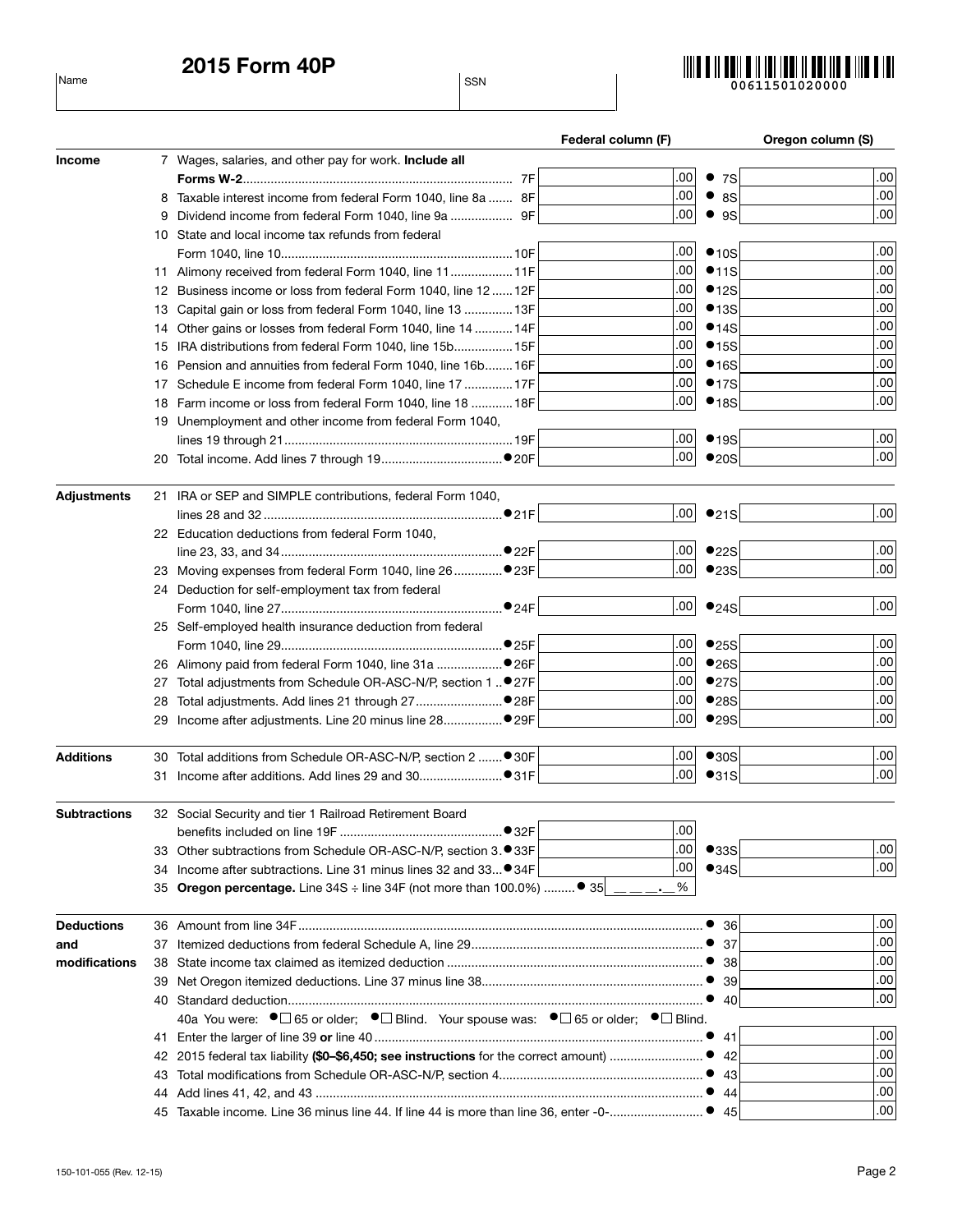2015 Form 40P

Name SSN



|                     |    |                                                                                                                                                                                                                                                                             | .00                  |
|---------------------|----|-----------------------------------------------------------------------------------------------------------------------------------------------------------------------------------------------------------------------------------------------------------------------------|----------------------|
| Oregon tax          | 47 |                                                                                                                                                                                                                                                                             | .00                  |
|                     |    | ● 47a $\Box$ Form FIA-40P; ● 47b $\Box$ Worksheet FCG; ● 47c $\Box$ Schedule OR-PTE-PY.                                                                                                                                                                                     |                      |
|                     |    | 48 Oregon income tax. Line 47 multiplied by the Oregon percentage from line 35<br>• 48                                                                                                                                                                                      | .00                  |
|                     |    |                                                                                                                                                                                                                                                                             | .00                  |
|                     | 49 |                                                                                                                                                                                                                                                                             | .00                  |
|                     | 50 |                                                                                                                                                                                                                                                                             |                      |
| Nonrefundable 51    |    | 51                                                                                                                                                                                                                                                                          | .00                  |
| credits             |    |                                                                                                                                                                                                                                                                             | .00                  |
|                     |    |                                                                                                                                                                                                                                                                             | .00                  |
|                     |    |                                                                                                                                                                                                                                                                             | .00                  |
| <b>Payments and</b> |    |                                                                                                                                                                                                                                                                             | .00                  |
| refundable          |    |                                                                                                                                                                                                                                                                             | .00                  |
| credits             |    | 57 Estimated tax payments for 2015. Include all payments made prior to the filing date of this                                                                                                                                                                              |                      |
|                     |    | return, including real estate transactions. Do not include the amount already reported on line 56  ●<br>-57                                                                                                                                                                 | .00                  |
|                     |    | 58                                                                                                                                                                                                                                                                          | .00                  |
|                     |    | 59 Oregon surplus credit (kicker). Enter your kicker amount; see instructions.                                                                                                                                                                                              |                      |
|                     |    | If you elect to donate your kicker to the State School Fund, enter -0- and see line 75.  ● 59                                                                                                                                                                               | .00                  |
|                     |    |                                                                                                                                                                                                                                                                             | .00                  |
|                     |    |                                                                                                                                                                                                                                                                             | .00                  |
| Tax to pay          |    | 62 Overpayment of tax. If line 54 is less than line 61, you overpaid. Line 61 minus line 54  ● 62                                                                                                                                                                           | .00                  |
| or refund           |    | 63 Net tax. If line 54 is more than line 61, you have tax to pay. Line 54 minus line 61 ● 63                                                                                                                                                                                | .00                  |
|                     |    |                                                                                                                                                                                                                                                                             | .00                  |
|                     |    | 65                                                                                                                                                                                                                                                                          | .00                  |
|                     |    | Exception number from Form 10, line 1: $\bullet$ 65a [case check box if you annualized: $\bullet$ 65b $\Box$ .                                                                                                                                                              |                      |
|                     |    |                                                                                                                                                                                                                                                                             | .00                  |
|                     | 67 | Tax to pay with penalty and interest. Line 63 plus line 66 This is the amount you owe ● 67                                                                                                                                                                                  | .00                  |
|                     |    | 68 Overpayment less penalty and interest. Is line 62 more than line 66?                                                                                                                                                                                                     |                      |
|                     |    | 68                                                                                                                                                                                                                                                                          | .00                  |
|                     |    | 69                                                                                                                                                                                                                                                                          | .00                  |
|                     | 70 | 70                                                                                                                                                                                                                                                                          | .00                  |
|                     | 71 | 71                                                                                                                                                                                                                                                                          | .00                  |
|                     | 72 | -72                                                                                                                                                                                                                                                                         | .00                  |
|                     |    | -73                                                                                                                                                                                                                                                                         | .00                  |
|                     |    | Direct deposit 74 For direct deposit of your refund, see instructions. Will this refund go to an account outside the United States?                                                                                                                                         | $\bullet$ $\Box$ Yes |
|                     |    | $\bullet$ Type of $\Box$ Checking; or<br>Routing number:                                                                                                                                                                                                                    |                      |
|                     |    | $account: \square Savings.$<br>Account number:                                                                                                                                                                                                                              |                      |
|                     |    | 75 Oregon surplus credit (kicker) donation. If you elect to donate your kicker to the State School Fund, check<br>the box $\bullet$ $\Box$ and write the amount from line 7 of the Kicker Calculation Worksheet here: $\bullet$ 75a $\Box$<br>This election is irrevocable. |                      |
|                     |    |                                                                                                                                                                                                                                                                             |                      |